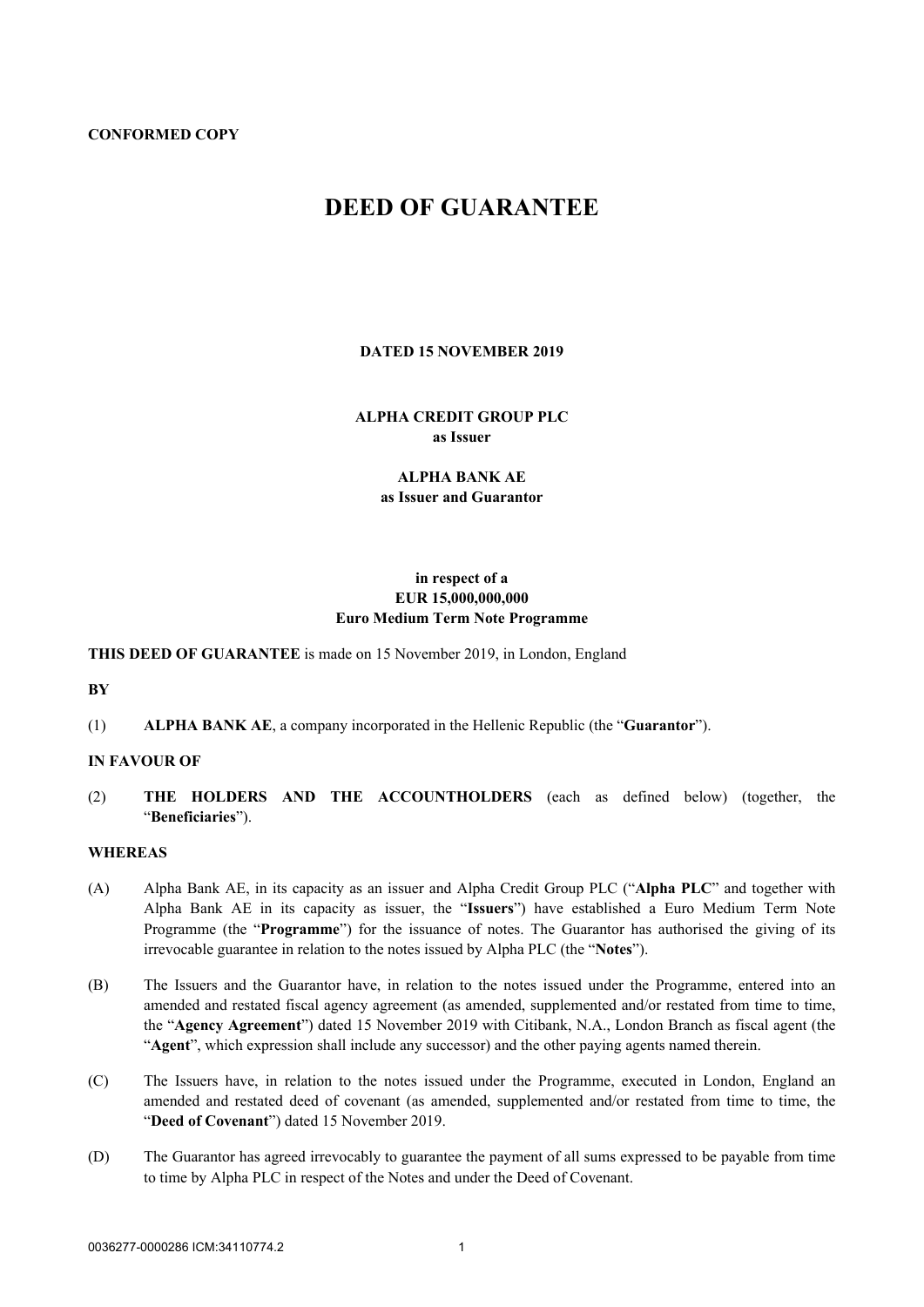#### **THIS DEED OF GUARANTEE WITNESSES** as follows:

#### 1.1 **Benefit of Deed of Guarantee**

Any Notes issued under the Programme on or after the date of this Deed of Guarantee but before the date of any subsequent guarantee relating to the Programme shall have the benefit of this Deed of Guarantee but shall not have the benefit of any subsequent guarantee relating to the Programme (unless expressly so provided in any such subsequent guarantee). References herein to a Note shall be construed accordingly. Notes issued under the Programme prior to the date of this Deed of Guarantee shall continue to have the benefit of any guarantee given to them on issue.

## 1.2 **Definitions, Interpretation and Application**

"**Accountholder**" means any accountholder or participant with a Clearing System which at the Relevant Date has credited to its securities account with such Clearing System one or more Entries in respect of a Global Note issued by Alpha PLC, except for any Clearing System in its capacity as an accountholder of another Clearing System;

"**Amounts Due**" means the principal amount, together with any accrued but unpaid interest, and any additional amounts referred to in Condition 11, if any, due on the Guarantee. References to such amounts will include amounts that have become due and payable, but which have not been paid, prior to the exercise of any Statutory Loss Absorption Power by the Relevant Resolution Authority;

"**Clearing System**" means each of Euroclear and Clearstream, Luxembourg, and any other clearing system specified in the applicable Final Terms or the Drawdown Prospectus (as the case may be);

"**Clearstream, Luxembourg**" means Clearstream Banking S.A.;

"**Conditions**" means the terms and conditions of the relevant Notes, including those contained in the applicable Final Terms or the Drawdown Prospectus (as the case may be), as the same may be modified or supplemented in accordance with the terms thereof, and any reference to a numbered "**Condition**" is to the correspondingly numbered provision thereof;

"**Direct Rights**" means the rights referred to in Clause 3 of the Deed of Covenant;

"**Entry**" means, in relation to a Global Note issued by Alpha PLC, any entry which is made in the securities account of any Accountholder with a Clearing System in respect of Notes represented by such Global Note;

"**Euroclear**" means Euroclear Bank SA/NV;

"**Global Note**" has the meaning given to it in the Agency Agreement;

"**Holder**" means, in relation to any Note, at any time, the person who is the bearer of such Note;

"**person**" means any individual, company, corporation, firm, partnership, joint venture, association, organisation, state or agency of a state or other entity, whether or not having separate legal personality; and

"**Relevant Date**" means, in relation to the payment of any sum expressed to be payable by Alpha PLC, the date on which such payment first becomes due and payable.

Terms defined in the Conditions have the same meanings in this Deed of Guarantee.

- 1.3 Any reference in this Deed of Guarantee to any obligation or payment under or in respect of the Notes shall be construed to include a reference to any obligation or payment under or pursuant to Clause 3 of the Deed of Covenant.
- 1.4 Any reference in this Deed of Guarantee to a Clause is, unless otherwise stated, to a clause hereof.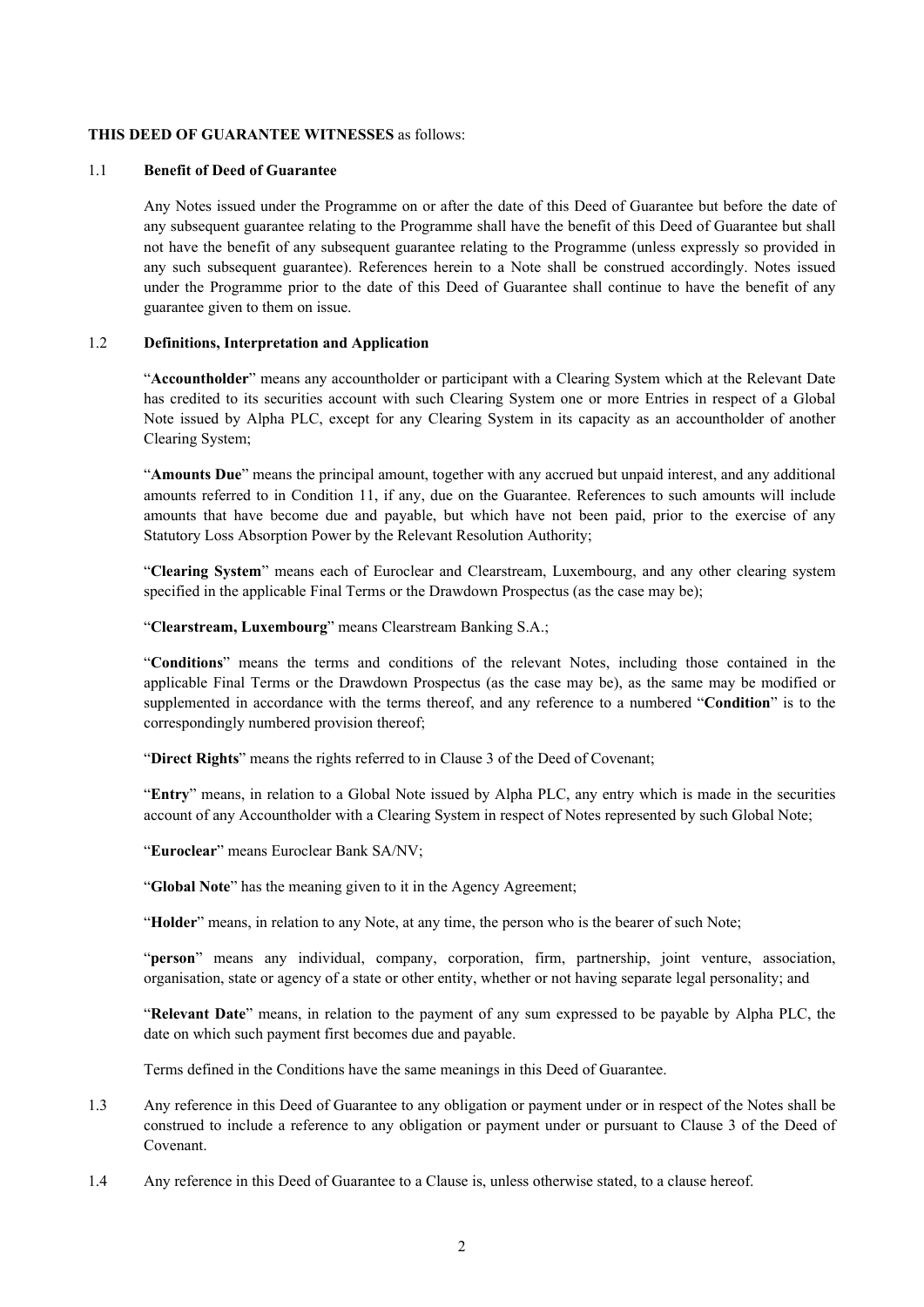1.5 Headings are inserted for convenience and ease of reference only and shall not affect the interpretation of this Deed of Guarantee.

# <span id="page-2-0"></span>**2. GUARANTEE AND INDEMNITY**

- 2.1 The Guarantor hereby irrevocably guarantees:
	- (a) to each Holder (i) the due and punctual payment of all sums from time to time payable by Alpha PLC or (ii) performance of any delivery obligation owed by Alpha PLC to such Holder, in each case in respect of the Notes as and when the same become due and payable and accordingly undertakes to pay to such Holder, forthwith upon the demand of such Holder and in the manner and currency prescribed by the Conditions for payments by Alpha PLC in respect of the Notes, any and every sum or sums which Alpha PLC is at any time liable to pay in respect of the Notes and which Alpha PLC has failed to pay; and
	- (b) to each Accountholder (i) the due and punctual payment of all sums from time to time payable by Alpha PLC to such Accountholder or (ii) performance of any delivery obligation owed by Alpha PLC to such Accountholder, in each case in respect of the Direct Rights as and when the same become due and payable and accordingly undertakes to pay to such Accountholder, forthwith upon the demand of such Accountholder and in the manner and currency prescribed by the Conditions for payments by Alpha PLC in respect of the Notes, any and every sum or sums which Alpha PLC is at any time liable to pay to such Accountholder in respect of the Notes and which Alpha PLC has failed to pay.
- <span id="page-2-1"></span>2.2 The Guarantor irrevocably undertakes to each Beneficiary that, if any sum referred to in Clause [2.1](#page-2-0) is not recoverable from the Guarantor thereunder for any reason whatsoever (including, without limitation, by reason of any Note, the Deed of Covenant or any provision thereof being or becoming void, unenforceable or otherwise invalid under any applicable law), then (notwithstanding that the same may have been known to such Beneficiary) the Guarantor will, forthwith upon demand by such Beneficiary, pay such sum by way of a full indemnity in the manner and currency prescribed by the Conditions. This indemnity constitutes a separate and independent obligation from the other obligations under this Deed of Guarantee and shall give rise to a separate and independent cause of action if any sum is not recoverable under Clause [2.1.](#page-2-0)
- 2.3 Notwithstanding the foregoing provisions of Clauses [2.1](#page-2-0) and [2.2](#page-2-1) hereof, it is specifically agreed that the place of performance of any and all obligations under the Deed of Guarantee shall be London, England and consequently any and all payments of the Guarantor under this Guarantee shall be made out of or to the credit of bank accounts maintained with banks legally operating and situated in London, England.

# **3. NEGATIVE PLEDGE**

The Guarantor covenants in favour of each Holder that it will duly perform and comply with the obligations expressed to be undertaken by it in Condition 5.

## **4. TAXATION**

The Guarantor covenants in favour of each Holder that it will duly perform and comply with the obligations expressed to be undertaken by it in Condition 11. In particular, if in respect of any payment to be made under this Deed of Guarantee, any withholding tax is payable, the Guarantor shall pay the additional amounts referred to in Condition 11, all subject to and in accordance with the provisions of Condition 11.

## **5. PRESERVATION OF RIGHTS**

- 5.1 The obligations of the Guarantor hereunder shall be deemed to be undertaken as principal obligor and not merely as surety.
- 5.2 The obligations of the Guarantor hereunder shall be continuing obligations notwithstanding any settlement of account or other matter or thing whatsoever and, in particular but without limitation, shall not be considered satisfied by any intermediate payment or satisfaction of all or any of Alpha PLC's obligations under any Note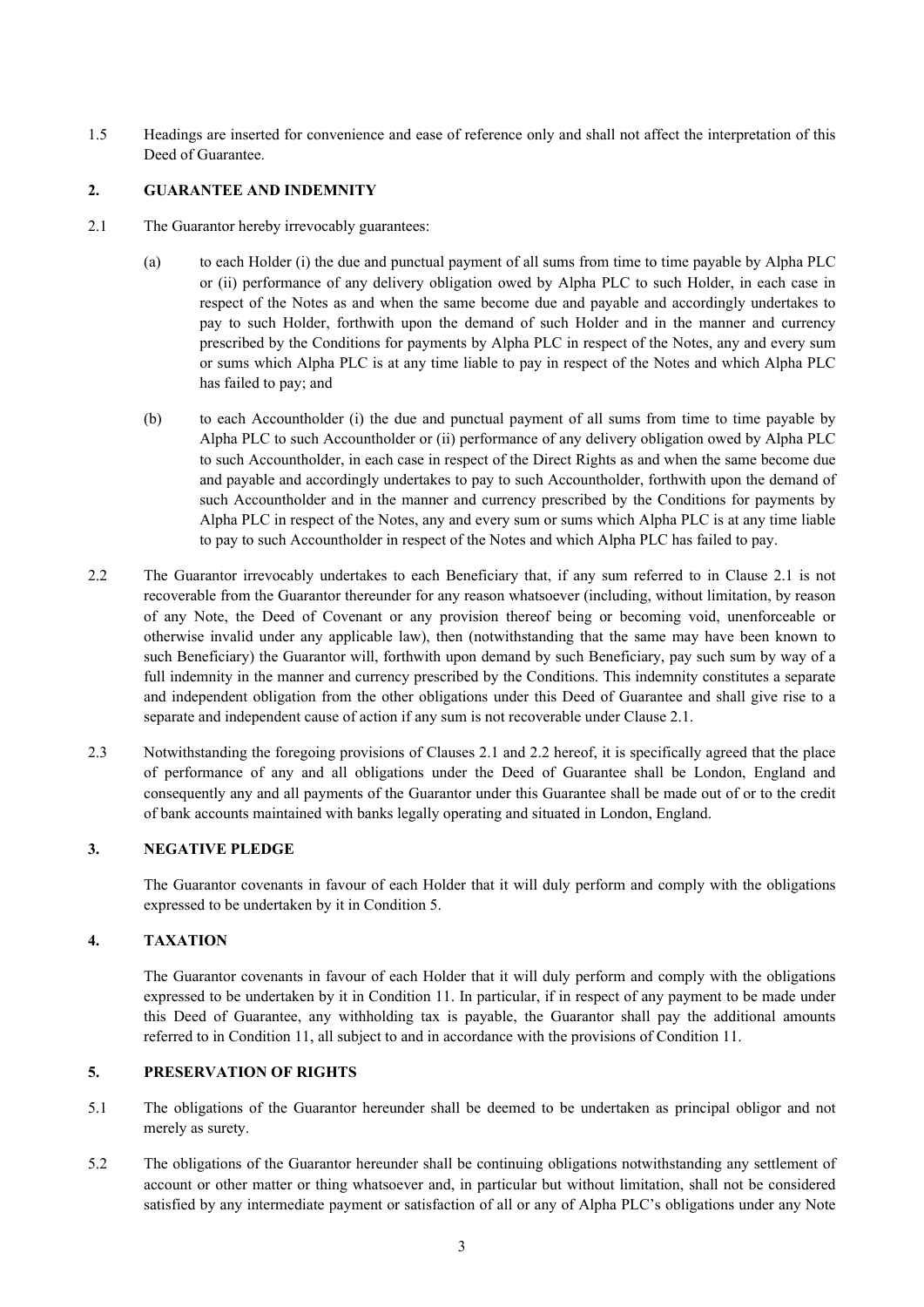or the Deed of Covenant and shall continue in full force and effect until all sums due from Alpha PLC in respect of the Notes and under the Deed of Covenant have been paid, and all other obligations of Alpha PLC thereunder have been satisfied, in full.

- 5.3 Neither the obligations expressed to be assumed by the Guarantor herein nor the rights, powers and remedies conferred upon the Beneficiaries by this Deed of Guarantee or by law shall be discharged, impaired or otherwise affected by:
	- (a) the winding up, liquidation or dissolution of Alpha PLC or analogous proceeding in any jurisdiction or any change in its status, function, control or ownership;
	- (b) any of the obligations of Alpha PLC under or in respect of the Notes or the Deed of Covenant being or becoming illegal, invalid or unenforceable;
	- (c) time or other indulgence being granted or agreed to be granted to Alpha PLC in respect of any of its obligations under or in respect of the Notes or the Deed of Covenant;
	- (d) any amendment, novation, supplement, extension, (whether of maturity or otherwise) or restatement (in each case, however fundamental and of whatsoever nature) or replacement, waiver or release of, any obligation of Alpha PLC under or in respect of any Note or the Deed of Covenant or any security or other guarantee or indemnity in respect thereof including without limitation any change in the purposes for which the proceeds of the issue of any Note are to be applied and any extension of or any increase of the obligations of Alpha PLC in respect of any Note or the addition of any new obligations for Alpha PLC under the Deed of Covenant; or
	- (e) any other act, event or omission which, but for this sub-clause, might operate to discharge, impair or otherwise affect the obligations expressed to be assumed by the Guarantor herein or any of the rights, powers or remedies conferred upon the Beneficiaries or any of them by this Deed of Guarantee or by law.
- 5.4 Any settlement or discharge between the Guarantor and the Beneficiaries or any of them shall be conditional upon no payment to the Beneficiaries or any of them by Alpha PLC or any other person on Alpha PLC's behalf being avoided or reduced by virtue of any provision or enactment relating to bankruptcy, insolvency or liquidation for the time being in force and, in the event of any such payment being so avoided or reduced, the Beneficiaries shall be entitled to recover the amount by which such payment is so avoided or reduced from the Guarantor subsequently as if such settlement or discharge had not occurred.
- 5.5 No Beneficiary shall be obliged before exercising any of the rights, powers or remedies conferred upon it by this Deed of Guarantee or by law:
	- (a) to make any demand of Alpha PLC, save for the presentation of the relevant Note;
	- (b) to take any action or obtain judgment in any court against Alpha PLC; or
	- (c) to make or file any claim or proof in a winding up or dissolution of Alpha PLC,

and (save as aforesaid) the Guarantor hereby expressly waives presentment, demand, protest and notice of dishonour in respect of each Note.

- 5.6 The Guarantor agrees that, so long as any sums are or may be owed by Alpha PLC in respect of the Notes or under the Deed of Covenant or Alpha PLC is under any other actual or contingent obligation thereunder or in respect thereof, the Guarantor will not exercise any right which the Guarantor may at any time have by reason of the performance by the Guarantor of its obligations hereunder:
	- (a) to be indemnified by Alpha PLC;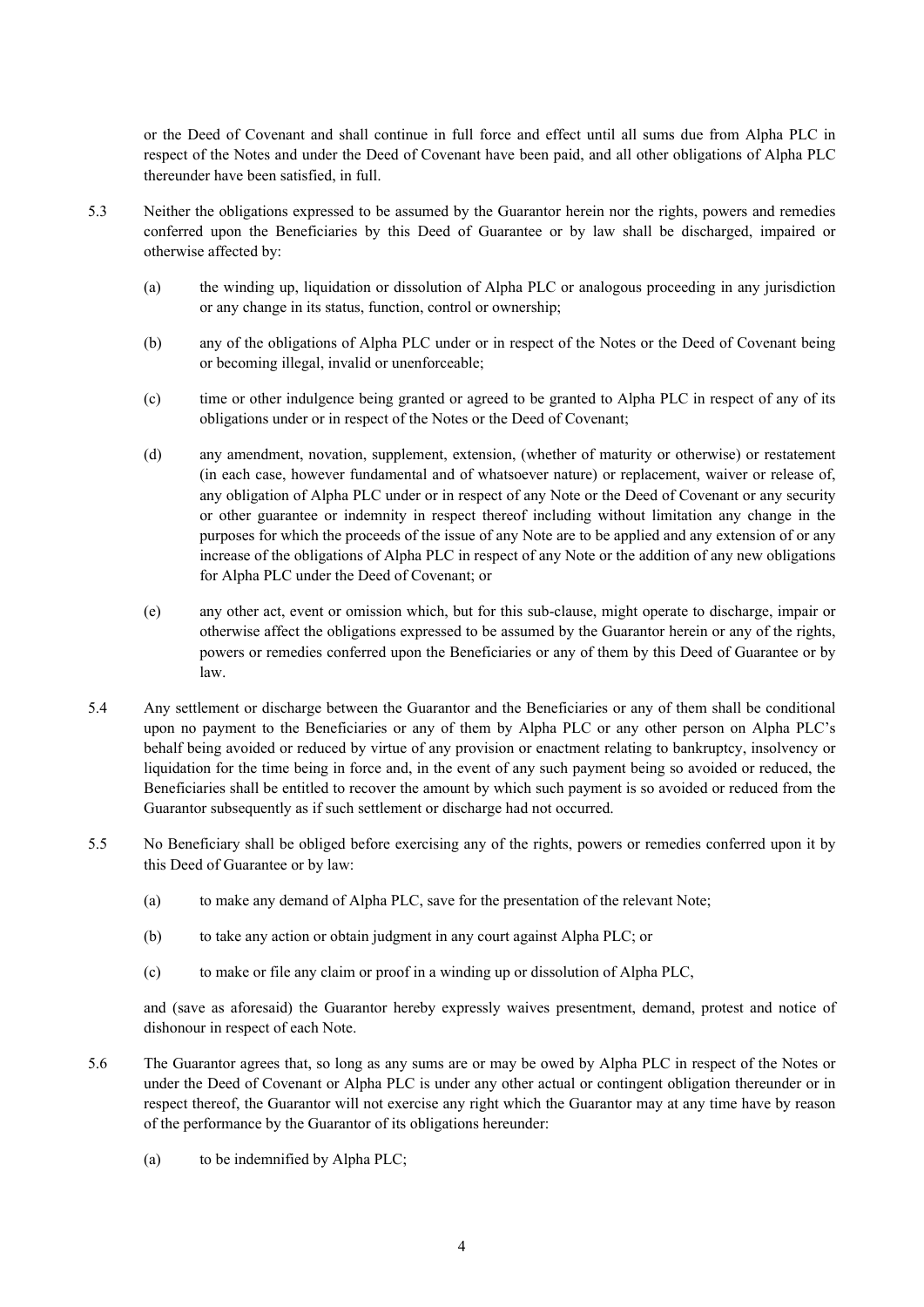- (b) to claim any contribution from any other guarantor of Alpha PLC's obligations under or in respect of the Notes or the Deed of Covenant;
- (c) to take the benefit (in whole or in part) of any security enjoyed in connection with the Notes or the Deed of Covenant by any Beneficiary; or
- (d) to be subrogated to the rights of any Beneficiary against Alpha PLC in respect of amounts paid by the Guarantor under this Deed of Guarantee.
- 5.7 The Guarantor irrevocably undertakes that its obligations hereunder in respect of Notes specified in the applicable Final Terms or the Drawdown Prospectus (as the case may be) as Senior Preferred Liquidity Notes will constitute direct, general, unconditional and preferred obligations of the Guarantor which will at all times rank (i) *pari passu* with all present and future preferred obligations of the Guarantor under article 145A, paragraph 1(i) of law 4261/2014 and with lower priority to all present and future preferred obligations of the Guarantor under article 145A, paragraph 1 of law 4261/2014, (ii) in priority to Senior Non-Preferred Notes issued by it and (iii) in priority to Guarantor Junior Liabilities (to Senior Preferred).
- <span id="page-4-0"></span>5.8 The Guarantor irrevocably undertakes that its obligations hereunder in respect of Notes specified in the applicable Final Terms or the Drawdown Prospectus (as the case may be) as Tier 2 Notes will constitute direct, general, subordinated and unsecured obligations of the Guarantor which will be subordinated to the claims of Senior Creditors of the Guarantor (to Tier 2 Notes) in that, in the event of the winding up or special liquidation in the sense of article 145 of Greek law 4261/2014 of the Guarantor, payments under the Guarantee will be conditional upon the Guarantor being solvent at the time of payment by the Guarantor and in that no amount shall be payable under the Guarantee at such time except to the extent that the Guarantor could make such payment and still be solvent immediately thereafter. For this purpose, the Guarantor shall be considered to be solvent if it can pay principal and interest in respect of the Notes and still be able to pay its outstanding debts to Senior Creditors of the Guarantor (to Tier 2 Notes), which are due and payable.

In the case of dissolution, liquidation, special liquidation in the sense of article 145 of Greek law 4261/2014 and/or bankruptcy (as the case may be and to the extent applicable) of the Guarantor, the Noteholders will only be paid by the Guarantor after all Senior Creditors of the Guarantor (to Tier 2 Notes) have been paid in full and the Noteholders irrevocably waive their right to be treated equally with all other unsecured, unsubordinated creditors of the Guarantor in such circumstances. Such waiver constitutes a genuine contract benefitting third parties and, according to article 411 of the Greek Civil Code, or, as the case may be, any other equivalent provision of the law applicable to the Tier 2 Notes, creates rights for Senior Creditors of the Issuer (to Tier 2 Notes).

- 5.9 Subject to applicable law, no Noteholder may exercise or claim any right of set-off in respect of any amount owed to it by the Guarantor arising under or in connection with this Deed of Guarantee, and each Noteholder shall, by virtue of its subscription, purchase or holding of any Note, be deemed to have waived irrevocably all such rights of set-off. To the extent that any set-off takes place, whether by operation of law or otherwise, between: (a) any amount owed by the Guarantor to a Noteholder arising under or in connection with this Deed of Guarantee; and (b) any amount owed to the Guarantor by such Noteholder, such Noteholder will immediately transfer such amount which is set off to the Guarantor or, in the event of its special liquidation in the sense of article 145 of Greek law 4261/2014, winding up or dissolution, the special liquidator, administrator or other relevant insolvency official of the Guarantor, to be held on trust for or on behalf and in the name of (as applicable) the Senior Creditors of the Guarantor (to Tier 2 Notes).
- 5.10 If "Substitution and Variation" is specified as being applicable in the relevant Final Terms or Drawdown Prospectus (as the case may be), and any variation to this Guarantee is required to be made as a result of a decision taken by the Issuer and the Guarantor pursuant to and in accordance with Condition 7(n), then the Guarantor shall make such amendments to this Deed of Guarantee as shall be required to effect such variation.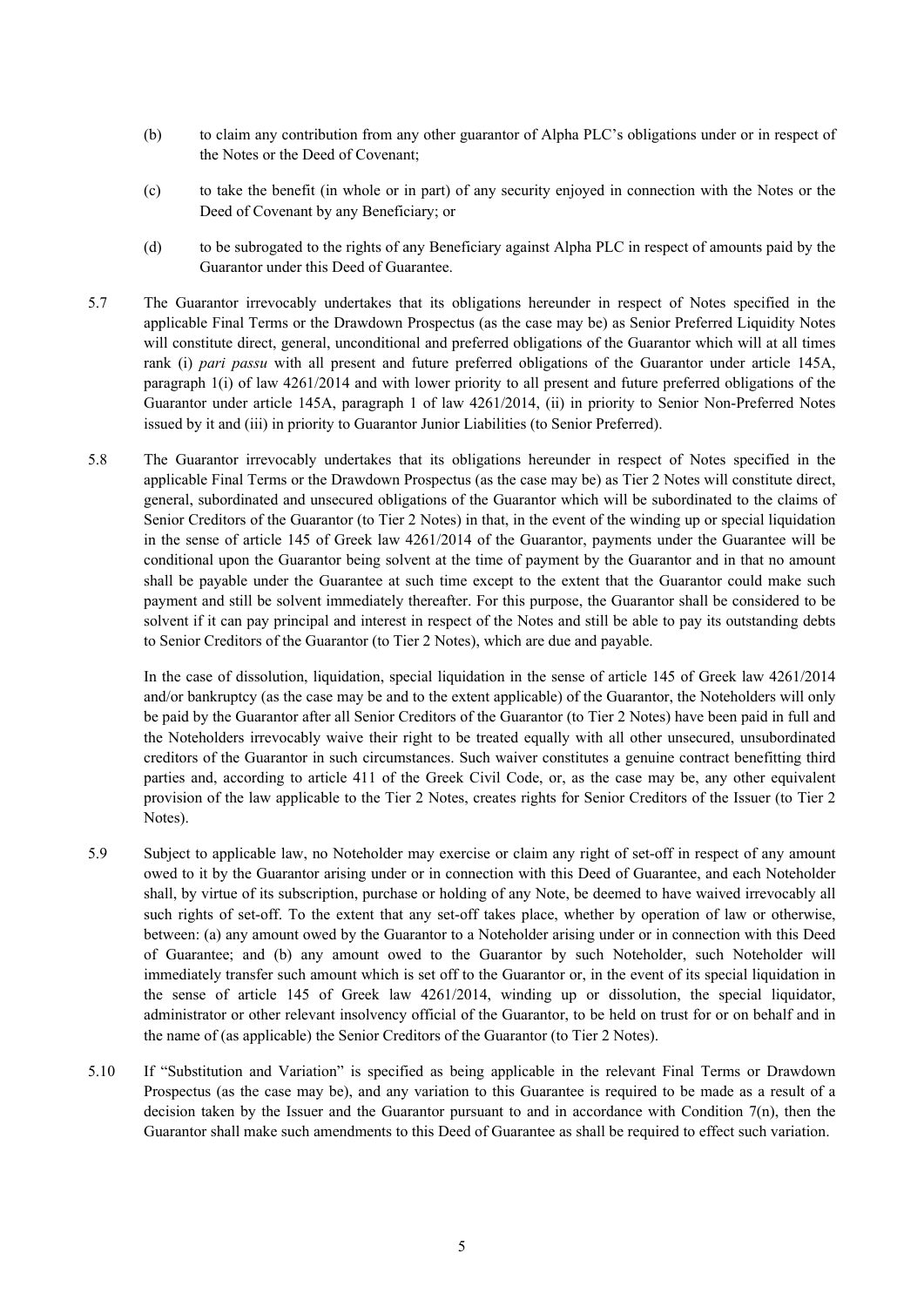#### **6. DEPOSIT OF DEED OF GUARANTEE**

An original of this Deed of Guarantee shall be deposited with and held by the Agent until the date which is two years after all the obligations of Alpha PLC under or in respect of the Notes and the Deed of Covenant have been discharged in full. The Guarantor hereby acknowledges the right of every Beneficiary to the production of this Deed of Guarantee.

# **7. STAMP DUTIES**

The Guarantor shall pay all stamp, registration and other similar taxes and duties (including any interest and penalties thereon or in connection therewith) which are payable upon or in connection with the execution and delivery of this Deed of Guarantee, and shall, to the extent permitted by law, indemnify each Beneficiary against any claim, demand, action, liability, damages, cost, loss or expense (including, without limitation, reasonable legal fees and any applicable value added tax) which it incurs as a result or arising out of or in relation to any failure to pay or delay in paying any of the same.

# **8. BENEFIT OF DEED OF GUARANTEE**

- 8.1 This Deed of Guarantee shall take effect as a deed poll for the benefit of the Beneficiaries from time to time.
- 8.2 This Deed of Guarantee shall enure to the benefit of each Beneficiary and its (and any subsequent) successors and assigns, each of which shall be entitled severally to enforce this Deed of Guarantee against the Guarantor.
- 8.3 The Guarantor shall not be entitled to assign or transfer all or any of its rights, benefits and obligations hereunder. Each Beneficiary shall be entitled to assign all or any of its rights and benefits hereunder.

# **9. PARTIAL INVALIDITY**

If at any time any provision hereof is or becomes illegal, invalid or unenforceable in any respect under the laws of any applicable jurisdiction, neither the legality, validity or enforceability of the remaining provisions hereof nor the legality, validity or enforceability of such provision under the laws of any other applicable jurisdiction shall in any way be affected or impaired thereby.

# <span id="page-5-0"></span>**10. NOTICES**

10.1 All notices and other communications to the Guarantor hereunder shall be made in writing (by letter, e-mail or fax) and shall be sent to the Guarantor at:

Alpha Bank AE

| Address:   | 40 Stadiou Street<br>GR-102 52 Athens Greece |
|------------|----------------------------------------------|
| Tel:       | $+302103268263$                              |
| Fax:       | $+302103268291/8309$                         |
| Attention: | Group Funding Section                        |
| Email:     | GroupFunding@alpha.gr                        |

or to such other address, e-mail address, or fax number or for the attention of such other person or department as the Guarantor has notified to the Beneficiaries in the manner prescribed for the giving of notices in connection with the Notes.

10.2 Every notice, demand or other communication sent in accordance with Clause [10.1](#page-5-0) shall be effective as follows: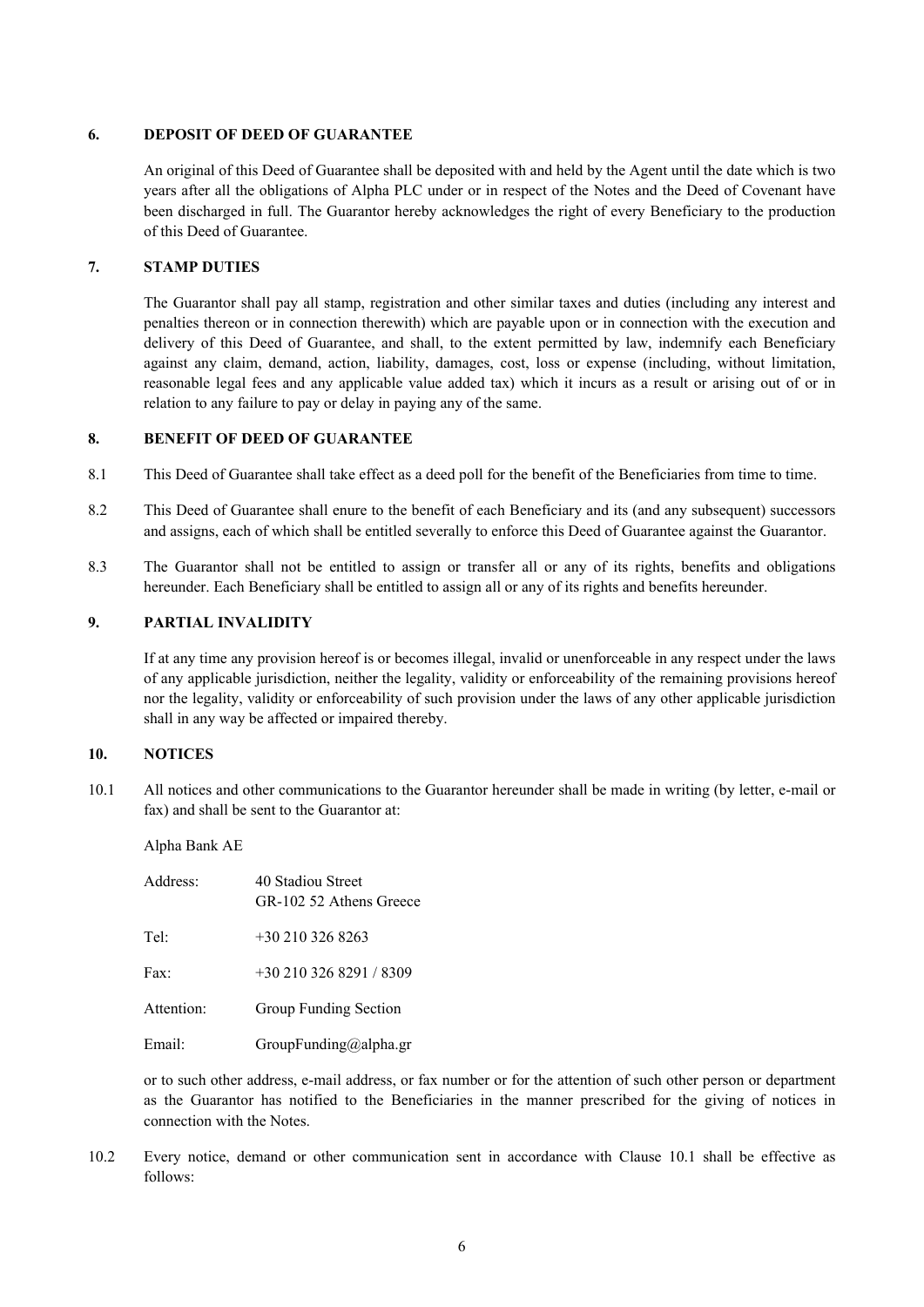- (a) if made by telephone, when made;
- (b) if sent by letter or fax, upon receipt by the Guarantor; and
- (c) if sent by e-mail, when sent (subject to no delivery failure notification being received by the sender within 24 hours of the time of sending),

**provided that** any such notice or other communication which would otherwise take effect after 4.00 p.m. on any particular day shall not take effect until 10.00 a.m. on the immediately succeeding business day in the place of the Guarantor.

# **11. ACKNOWLEDGEMENT OF STATUTORY LOSS ABSORPTION POWERS**

So far as Condition 20 applies to this Deed of Guarantee, the provisions of Condition 20 shall apply, *mutatis mutandis*, to this Deed of Guarantee.

# **12. GOVERNING LAW AND JURISDICTION**

- 12.1 This Deed of Guarantee (other than Clauses [5.8](#page-4-0) and 5.9) and all non-contractual obligations arising out of or in connection with this Deed of Guarantee are governed by, and shall be construed in accordance with, English law. Clauses [5.8](#page-4-0) and 5.9 are governed by, and shall be construed in accordance with, Greek law.
- <span id="page-6-0"></span>12.2 The Guarantor agrees, for the exclusive benefit of the Beneficiaries, that the courts of England shall have jurisdiction to hear and determine any suit, action or proceedings, and to settle any disputes, which may arise out of or in connection with this Deed of Guarantee (including any suit, action, proceeding or dispute relating to any non-contractual obligation arising out of or in connection with this Deed of Guarantee) (respectively, "**Proceedings**" and "**Disputes**") and, for such purposes, irrevocably submits to the jurisdiction of such courts.
- 12.3 The Guarantor irrevocably waives any objection which it might now or hereafter have to the courts referred to in Clause [12.2](#page-6-0) being nominated as the forum to hear and determine any Proceedings and to settle any Disputes, and agrees not to claim that any such court is not a convenient or appropriate forum.
- 12.4 The Guarantor agrees that the process by which any Proceedings are begun may be served on it by being delivered to Alpha Bank London Limited at its principal place of business for the time being in England (currently Capital House, 85 King William Street, London, England, EC4N 7BL). In the event of Alpha Bank London Limited ceasing so to act, the Guarantor shall appoint a further person in England to accept service of process on its behalf. Nothing in this Clause 12.4 shall affect the right to serve process in any other manner permitted by law.
- 12.5 The submission to the jurisdiction of the courts referred to in Clause [12.2](#page-6-0) shall not (and shall not be construed so as to) limit any right to take Proceedings in any other court of competent jurisdiction, nor shall the taking of Proceedings in any one or more jurisdictions preclude the taking of Proceedings in any other jurisdiction (whether concurrently or not) if and to the extent permitted by law.

## **13. MODIFICATION**

The Agency Agreement contains provisions for convening meetings of Holders to consider matters relating to the Notes, including the modification of any provision of this Deed of Guarantee. Any such modification may be made by supplemental deed poll if sanctioned by an Extraordinary Resolution and shall be binding on all Beneficiaries